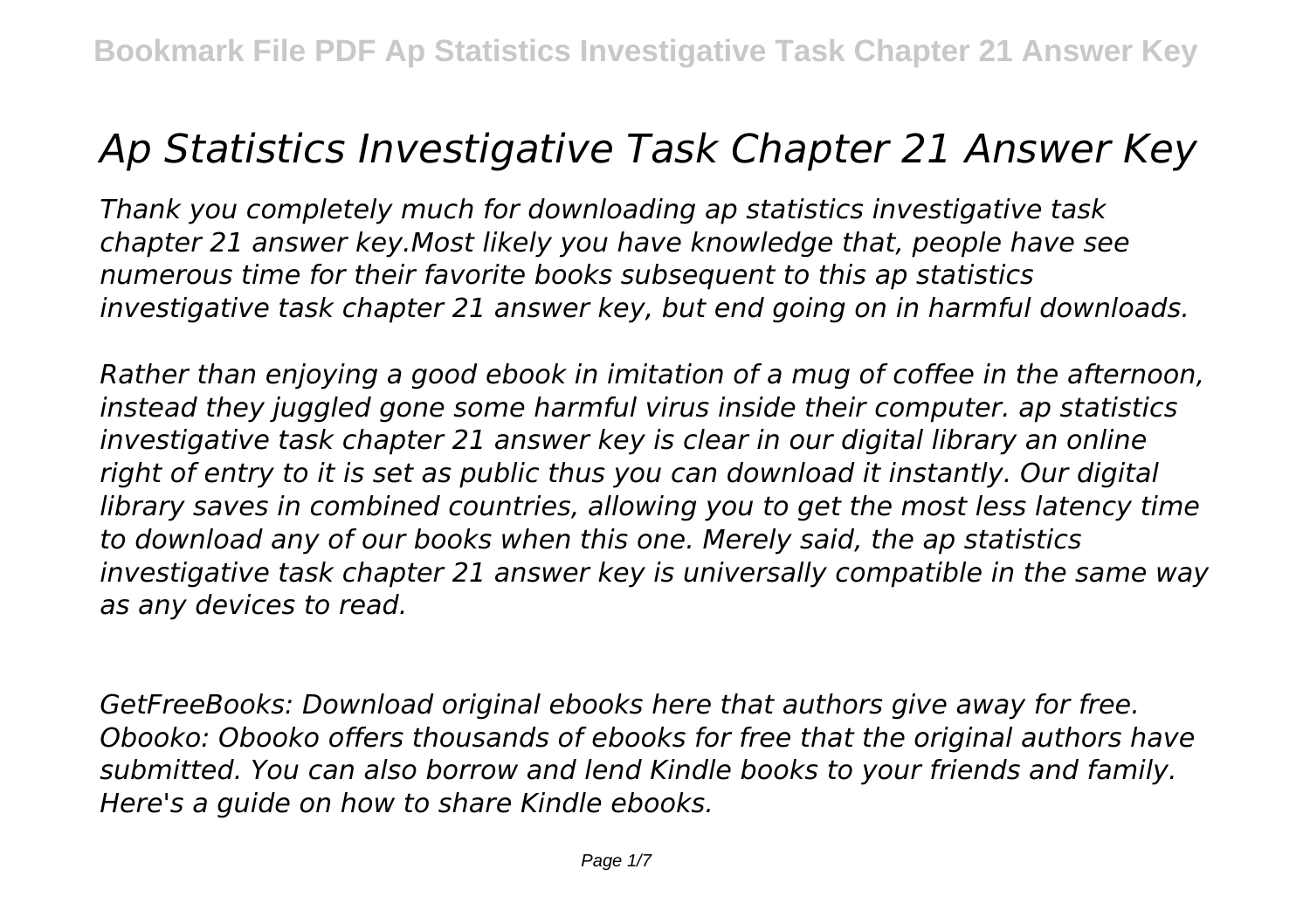*Where can you find the answers to ap statistics ...*

*AP Statistics - Investigative Task Chapter 6 Normal Models A Normal model can be a useful tool for interpreting what data have to say - sometimes. Your task here is to check the usefulness of such a model for data you collect or create. There are three phases in completing this task: 1. Collect data. You need a data set with 30 – 50 values.*

*Smoking-Investigative Task by Alex Cheatwood on Prezi*

*4-17 AP Statistics - Investigative Task Chapter 4 Dollars for Students In 2008 the U.S. Census Bureau published Public Education Finances, reporting the average amount (dollars per student) spent by public schools in each state during the 2006 school year.*

## *Dollars for Students - Polson High School*

*Bowen Jones AP Statistics Houston 27 October 2010 AP Statistics - Investigative Task - Chapter 9: Olympic Long Jumps The linear model of Olypic Long Jumps since 1896 has a positive slope of about 0.64. This indicates that every increase in 4 years results in an increase in distance of about 0.64 inches. There is a dramatic increase in distance from 1896 to 1900.*

*Ch21 Investigative Task - Life After High School - Hints Intro Stats - Investigative Task Chapter 9 Olympic Long Jumps The modern Olympic* Page 2/7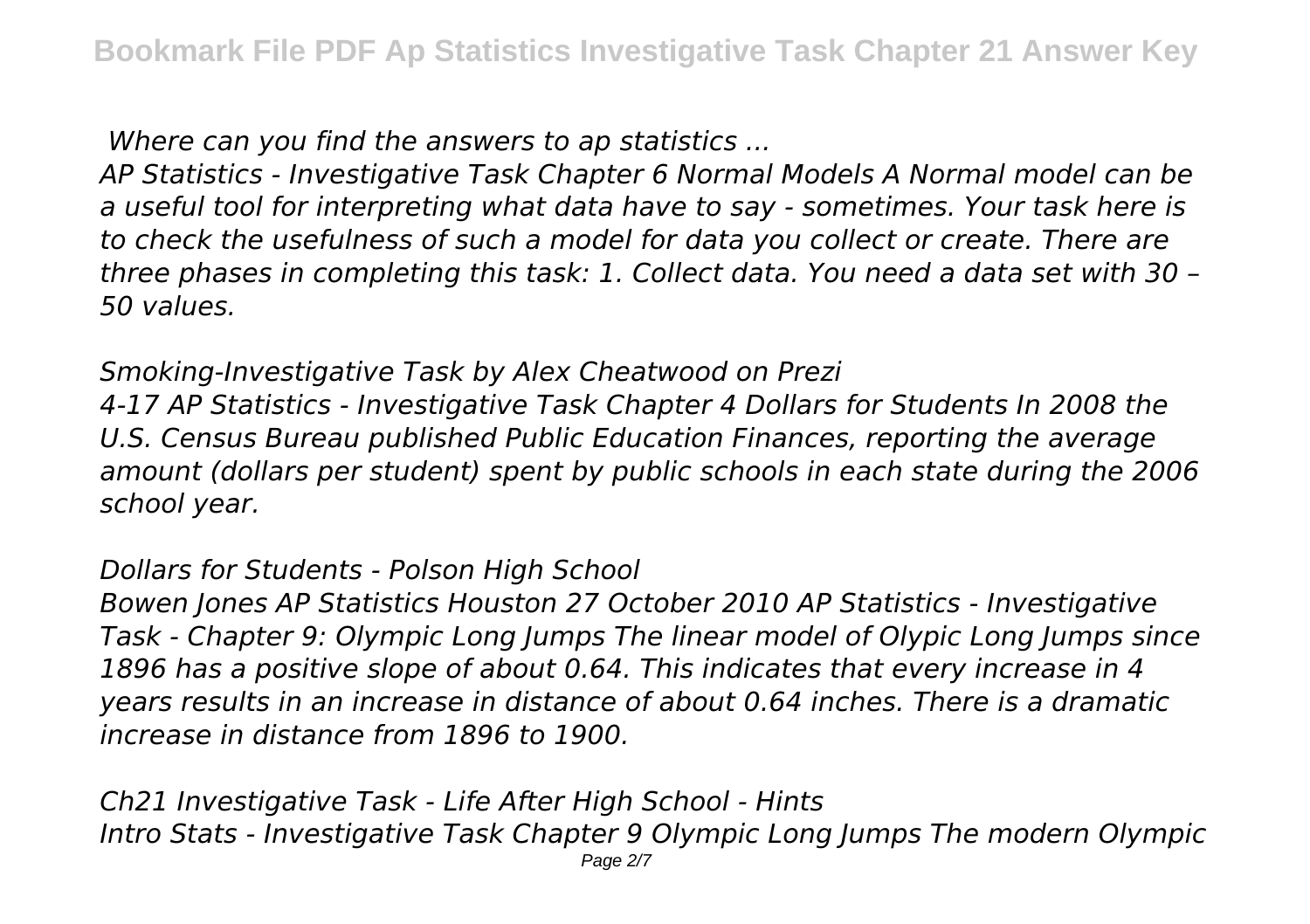*Games, a modified revival of the ancient Greek Olympian Games, were inaugurated in 1896. Since then, the Games have been held nearly every four years at various sites around the world, and have become a major international athletic competition. Based on the gold medal distances shown, write a report about the men ...*

*Olympic Long Jumps Stats Question (Best Answer WILL be ...*

*AP Statistics - Investigative Task Chapter 10 Alligators Scientists collect information on many kinds of wildlife, and for a variety of reasons. Through their research they learn about the animals' habits, populations, and locations. Such information can help them learn more about the animals, protect endangered species, detect*

*10 SMW3 TRG 01 06 - Polson High School*

*·Investigative Task SATPerformance This isthe first oftworelated Tasks. Inthese Tasks youwillinvestigate four questions about students' SAT scores atone high school. 1. What isthe mean SAT-Math score atthis high school? 2. How dothese students' SAT Math scores stack up against therest ofthe state? 3.*

*AP Statistics - Investigative Task - Chapter 9 Olympic ... Ch21 Investigative Task - Life After High School - Hints ... Intro to Hypothesis Testing in Statistics ... AP Statistics: Understanding ...*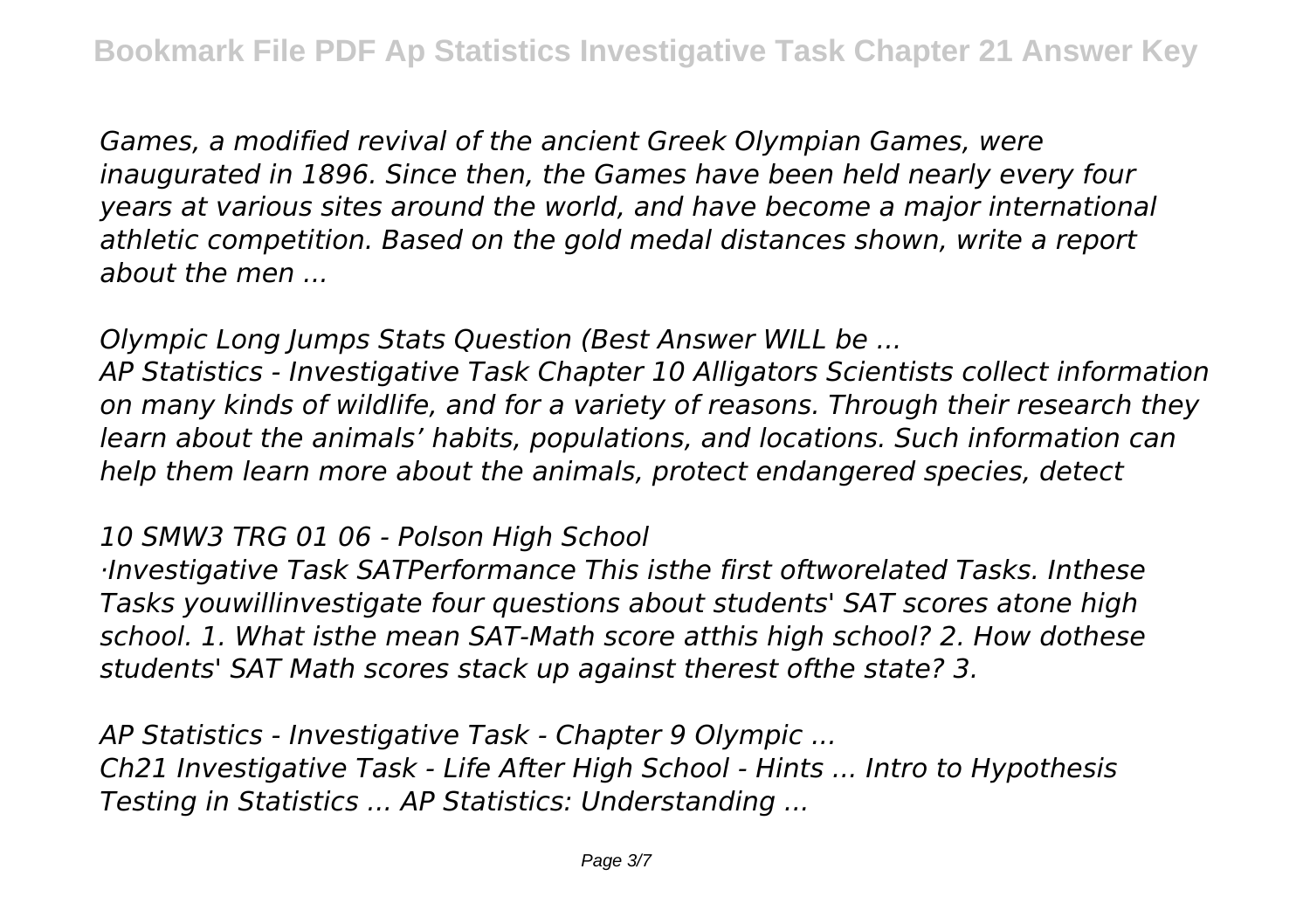*Stats Smoking Investigative Task - Vivian Burke Chapter 8 ... Academia.edu is a platform for academics to share research papers.*

*Backhoes and Forklifts investigative task by loi mac on Prezi Statistics CHD Mortality = 15.624 + .060 cigarette (deaths per 100,000) consumption (per adult per year) Slope: .060; For every 1 adult increase per year in cigarette consumption, there is an approximate increase of .060 CHD mortality rate in deaths per 100,000 people.*

*AP Statistics - College Board AP Statistics – Investigative Task Chapter 21 This task consists of three components. Each is rated on a 0 - 4 scale, based on E ssentially correct, P artially correct, or I ncorrect solutions.*

*06 SMW3 TRG 01 12 Chapter 1 v 72770-00003 • AP Statistics TG • INDC2 • Fonts: Helvetica, Minion, Serifa, Univers, Universal Greek & Math, Wingdings • D1 5/6/08 RI60953*

*Investigative Task - Scoring Rubric*

*AP STATS Investigative Task Chapter 9 Reading Log Notes ... AP Statistics 9: The Wandering Point 1, Create a scatterplot Of the following 5 points on graph paper: (2, 5), (4, 4), (5, 6), ... there isn't much here. There is a lot of vocabulary so reading*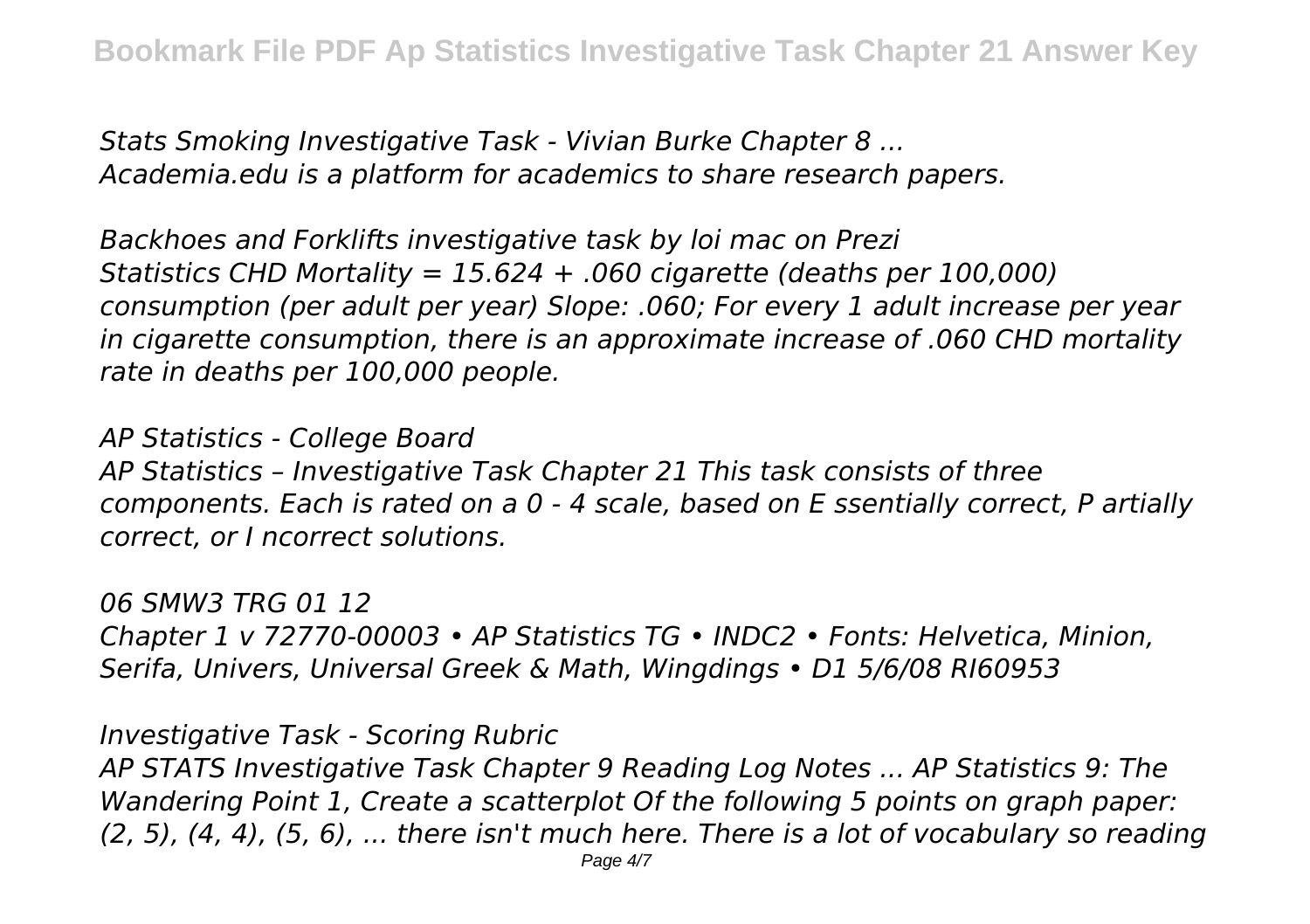*the chapter will be very important. Know the vocab and how to apply it and you will be fine ...*

*AP Statistics Investigative Task ANSWERS - ISD 622 AP Statistics - Investigative Task Chapter 11 ESP Your friend claims he "has ESP". Being properly skeptical, you decide to test his claim. Here is your plan. You will get ten volunteers to sign their names on identical cards, and seal the cards in identical envelopes. You will then shuffle the pile of envelopes, and hand them to*

*your friend.*

*www.lcps.org*

*To receive help with the AP statistics investigative task answers for chapter 21 it is best to contact the instructor. This will insure that the correct methods for solving the problems is given.*

*What are the Ap statistics- investigative task chapter 21 ...*

*AP Statistics - Investigative Task - Chapter 9: Olympic Long Jumps The linear model of Olypic Long Jumps since 1896 has a positive slope of about 0.64. This indicates that every increase in 4 ...*

*(DOC) AP Statistics – Investigative Task SAT Performance ... Group A The Experiment To test whether or not the additive extends the hours of* Page 5/7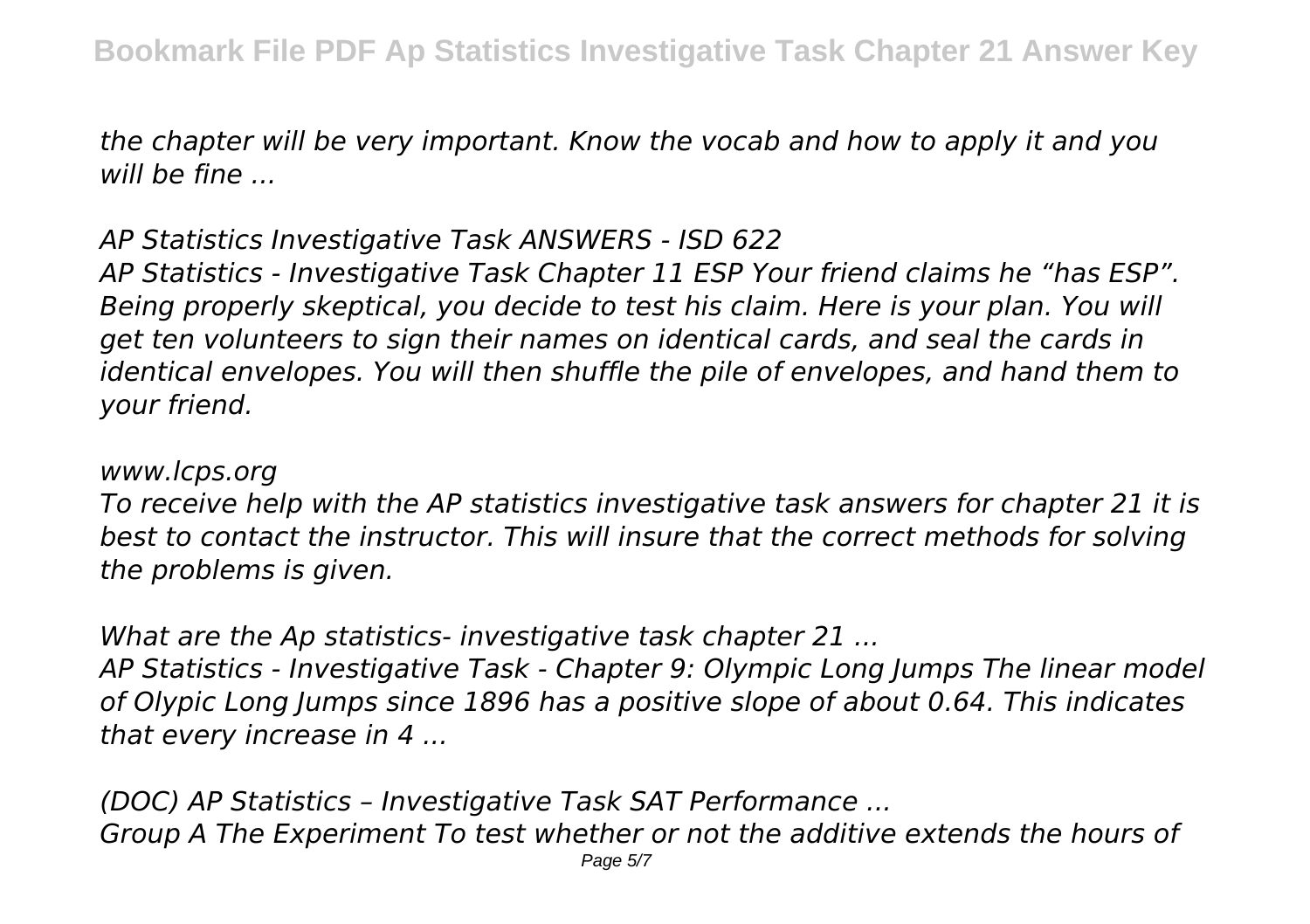*usage before repair,we must design an experiment. Since the company has given 20 machines to work with, the team must divide the newly manufactured machines into two groups of 10 named group A and*

*websites.pdesas.org*

*AP Statistics Investigative Task ANSWERS . AP Statistics Investigative Task ANSWERS . Z Calculate value of the test statistic Q using the avenge ranks obtained in part (c). 51 (2 -L) < mile Gulf coast DistarEe from Coast 1 to 2 miles 2 to 5 miles 5 to miles Average*

*AP Statistics - Investigative Task Chapter 11 AP Stats Chap 11 – Investigative Task Scoring Rubric ESP There are three components: • Think • Show • Tell Each component is scored as E = Essentially correct, P = Partially correct, or I = Incorrect. Scoring:*

## *Life after High School? - jessamine.k12.ky.us*

*Vivian Burke Chapter 8 Investigative Task: Smoking A report by the American Journal of Public Health gives information on the number of cigarettes consumed per adult per year and the rate of deaths of coronary heart disease per 100,000 people, with information from 21 different countries. This report will examine the relationship between CHD death rates and cigarette consumption and examine ...*